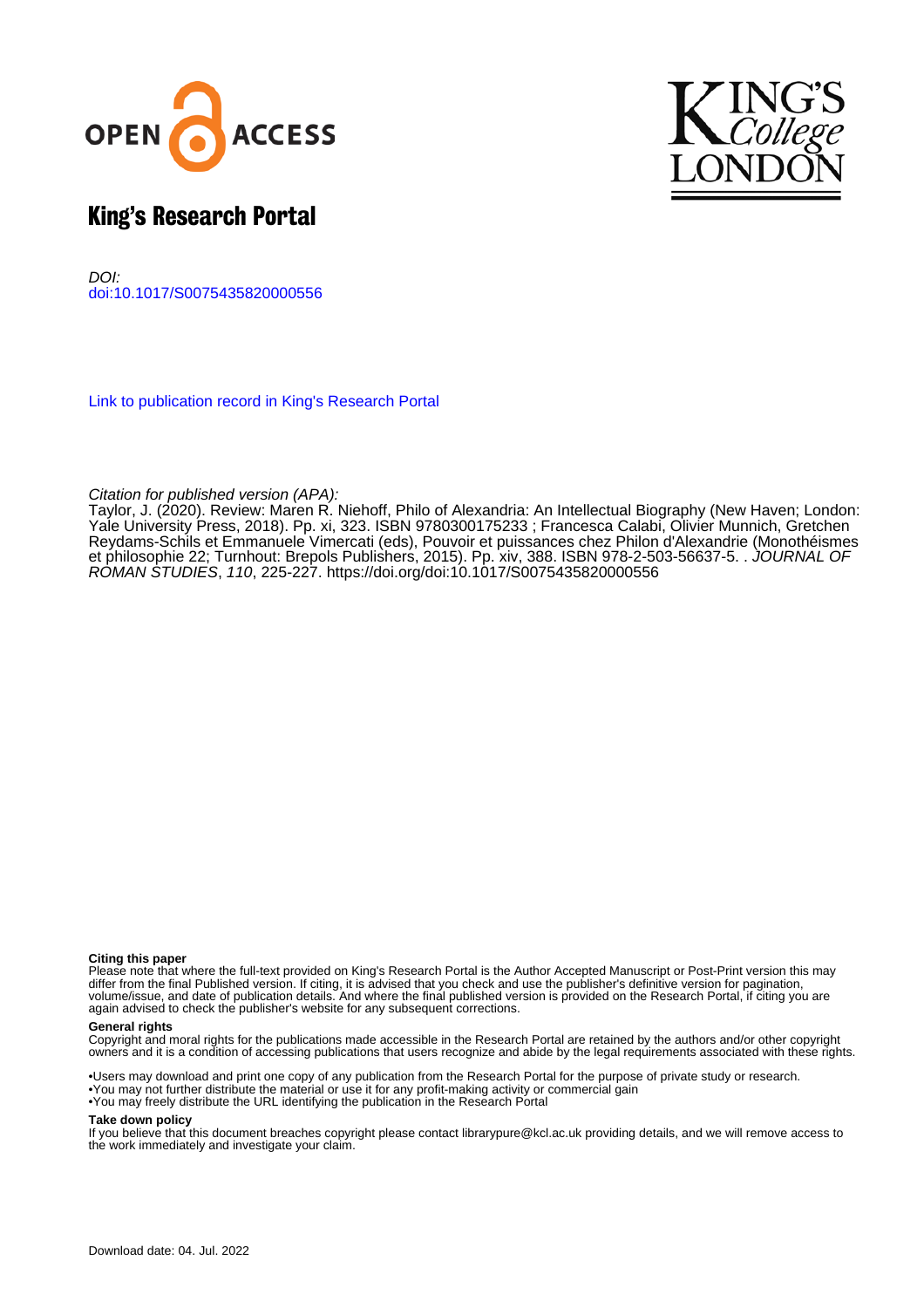## Review

### MAREN R. NIEHOFF, PHILO OF ALEXANDRIA: AN INTELLECTUAL BIOGRAPHY. New Haven/London: Yale University Press, 2018. Pp. xi + 323. ISBN 9780300175233. \$38.00.

### FRANCESCA CALABI, OLIVIER MUNNICH, GRETCHEN REYDAMS-SCHILS and EMMANUELE VIMERCATI (EDS), POUVOIR ET PUISSANCES CHEZ PHILON D'ALEXANDRIE (Monothéismes et philosophie 22). Turnhout: Brepols, 2015. Pp. xiv + 388. ISBN 9782503566375. €65.00.

Maren R. Niehoff's 'intellectual biography' of Philo functions as an elegant entry into the mind of the Alexandrian philosopher. It also presents a new paradigm for understanding his work. Not only does N. give a sound introduction to Philo for those who may not know him well, but she deftly provides rich insights for those that do.

She traces the way Philo — hitherto deeply enmeshed in an inward, transcendental type of Platonic philosophical Judaism — had a shock awakening of sorts in the pogrom against the Jewish community in Alexandria at the time of the Roman governor Flaccus in 38 C.E. He was then no longer a reclusive philosopher but a public figure: he served as Jewish ambassador to Rome, on a lengthy mission eloquently described in the *Embassy to Gaius* ( $38-41$  C.E.). From allegorical commentary, he turns to historiography. Philo's audience becomes Graeco-Roman, and he moves into a Roman mode, describing actuality and using Stoic concepts and strategies.

N. initially shows how Rome affected Philo in the immediate aftermath of his embassy, grounding her analysis in how Philo's new perspective plays out in historical works (Part I: chs 2–4). The later philosophical works are distinguished by reading Philo's writings in the light of his intellectual positions in the historical works, as are a series of treatises titled the Exposition of the Law, beginning with On the Creation (explored in Part II: chs  $\zeta$ -8). Only after demonstrating how closely Philo aligns his subjects with topics current in Rome in these later treatises (c. 40–49 C.E.) does she then move back in time (Part III: chs  $9-12$ ).

After this pivot, N. considers what went before: the very much more ahistorical, allegorical, philosophical works of the Allegorical Commentary, likely beginning with a lost work on Genesis 1 (see Appendix 2). This series of treatises was written in the years  $10-35$  C.E., in an introspective mode, with Philo's readers being the educated, allegorical interpreters among his own Jewish community. A reader may wish to dip forward to 'Appendix  $\tau$ ' in which the list of such works is shown.

This is a book written by someone who knows Philo very well. It is founded on a clear historical footing, and it helps us guard against seeing his works as part of a large generic Philo soup. Philo changed. He moved away from a spiritual Platonism to a somewhat more ethical Stoicism, and from a kind of contemplative philosophy to a practical variety, engaged in the world.

Within this new paradigm, N. does her job of exploring Philo intellectually, not only fathoming his mind but also contextualising him. Throughout, she incidentally notes his relevance for understanding Hellenism (e.g. the Second Sophistic, which Philo anticipates), Christianity and Judaism, particularly in her Epilogue (242–4). This is very important, because Philo today tends often not to nd a place within academic curricula, whether Theology, Jewish Studies, Philosophy or Classics, and yet he is so highly relevant to all these disciplines. Interest in Philo is burgeoning, as N. notes (2), and one hopes that N.'s work may encourage Classics departments at least to consider appointing a dedicated Philonist.

One may wonder whether at times the shift from Platonism to Stoicism is presented slightly too strongly, since Philo always blended both (with Pythagoreanism as well), on the basis that Moses is the origin of all philosophy, but the shift in emphasis is clearly proven. Such is the success of N.'s work here that when we then read what has come before in Philonic studies, her insights prompt many reflections.

JRS 2020, page  $\bar{1}$  of  $\bar{3}$ . © The Author(s), 2020. Published by The Society for the Promotion of Roman Studies.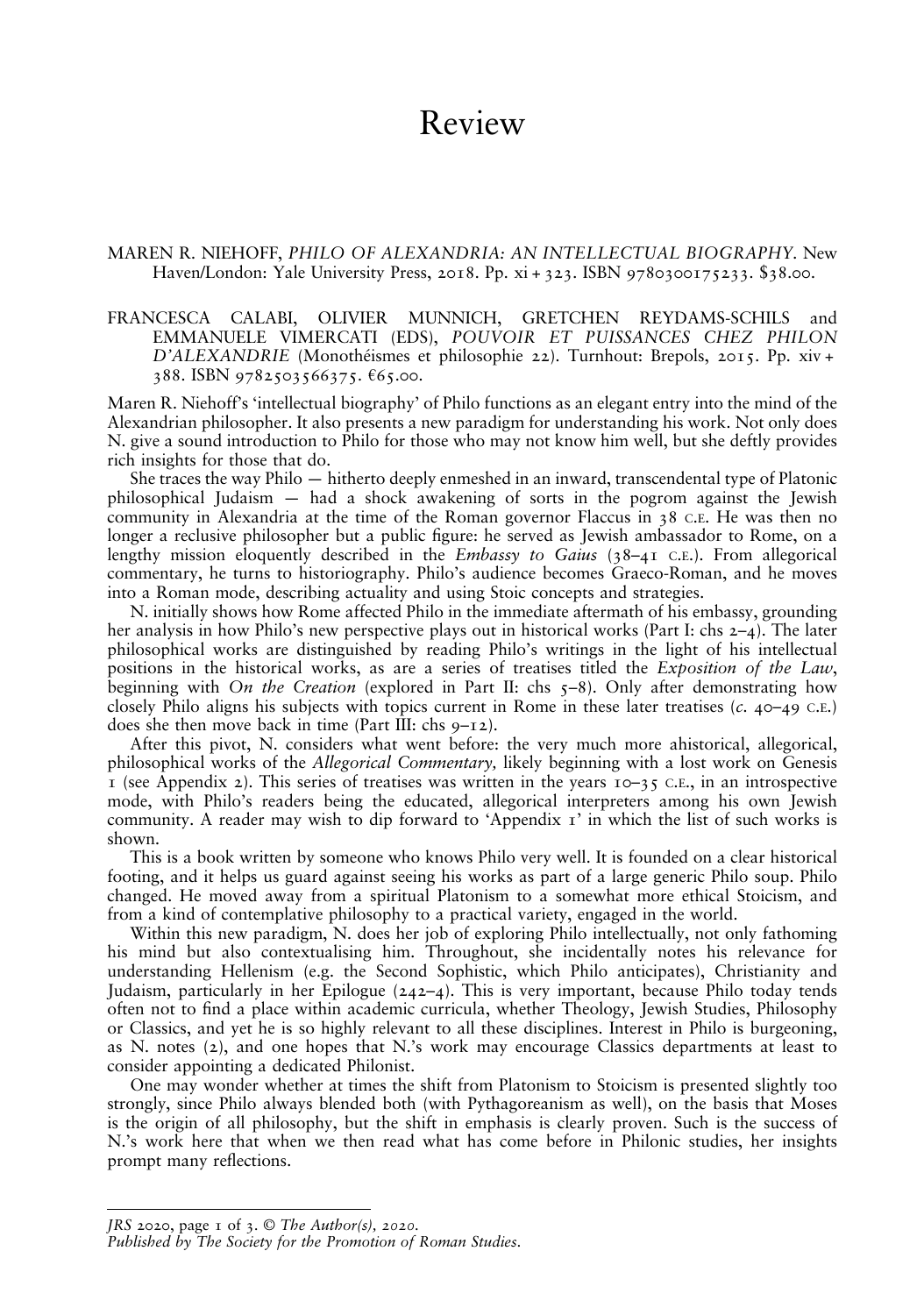#### 2 REVIEW

Pouvoir et puissances chez Philon d'Alexandrie addresses the question of dynamis in Philo's work. It is a strong collection of nineteen essays that grew out of a conference in 2011, and includes excellent contributions by leading Philo scholars, including N. herself. They all focus on the theme of both power (*pouvoir/potere*) and the divine powers (*puissances/potenze*), flowing on from the work of Cristina Termini.

N.'s perspective makes one ask new questions and see the relevance of certain observations. For example, in 'The Bible's First War: Philo's Interpretation of the Struggle for Power in Genesis 14'  $(111-27)$  we turn to a later work in the Exposition of the Law series, On Abraham, in the capable hands of Ellen Birnbaum. The fact that N. has now classied it as a work with a Roman audience in mind makes sense of Birnbaum's observation that Philo curiously has the senses working against the passions, in Stoic terms, unlike the Platonic view where the senses and passions work together against mind (121). Birnbaum's conclusion, that 'powers on earth and within the soul are not in themselves sufficient. Instead, to secure and maintain their power, what is required is the even mightier power of God'  $(125)$ , sits perfectly with the audience N. construes.

Giulia Sfameni Gasparro takes up the theme of Philo and the power of Rome in the historical treatises in 'Filone e il potere di Roma: l'identità religiosa ebraica nell' In Flaccum e nella Legatio ad Caium'  $(141-58)$ , showing how Philo presents Judaism by using a rich repertoire of literary and religious allusions from the wider Graeco-Roman world. Paralleling N.'s observations, Gasparro notes how Philo tends to endorse a euhemeristic approach to the Augustan Roman imperial cult, which could have functioned positively as a way to create a space of understanding between Judaism and paganism, in contrast to how it in fact took shape in its blasphemous form under Gaius.

Cristina Termini, the scholar whose work was so seminal to the theme of the collection, examines a text based on Deut. 17:14–20 in which Moses seems to be presented as a kind of Hellenistic king, in 'Il mio scettro è il libro dell'Epinomide (Spec. 4.164): monarchia divina e democrazia nello speculum *principis* di Filone di Alessandria' (175–90). Here the king submits to the Law in the form of the Epinomis he transcribes and carries (Deuteronomy, not a summary) with God as the sole true sovereign. The ruler is therefore subject to a democratic control, in the form of the law. One cannot help but wonder about Philo's Roman audience here also.

In 'La dunamis philonienne et l'idée de puissance dans la pensée romaine de son époque' (159–74), Carlos Lévy discusses the Latin concept of potestas, showing how the use of potestas in Middle Platonic (Greek, conceptual) terms is late in Roman philosophy; potestas is rather more about imperial power. Philo uses this concept but inserts it into a cosmological and theological perspective that ultimately emphasises the universal power of God. Many a Stoic philosopher would agree.

In '"Unsociable sociability": Philo on the Active and the Contemplative Life' (305–18), Gretchen Reydams-Schils rightly notes a difference in the way Joseph is depicted in On Joseph, as an example of the active (political) life, as opposed to On Sleep or Questions and Answers on Genesis (4:74), where the presentation is much more negative and Platonic, favouring the contemplative life. The point she makes of Philo's ultimate emphasis on the integrated Stoic life is well made. Again, we may now say: this is yet another example of how much Philo was changed by Rome.

Niehoff's own contribution, 'The Power of Ares in Philo's Legatio' (129–39), provides a prequel to what she would articulate fully in the book (and see  $64-5$ ), showing how in *Embassy*  $112-13$  Philo resourced Roman understandings of Mars in creating (via a rare Greek word) a tting Stoic-style etymology for Ares, in order to critique Gaius in a way that would be understood by his Roman audience.

As for the other contributions, it is impossible here to provide a comprehensive treatment. In 'La puissance de Dieu chez Philon. Lexique et thématique'  $(1-35)$ , Monique Alexandre explores the semantic field of words indicating 'power'. Manuel Alexandre Jr examines the 'Twofold Human Logos in Philo of Alexandria: The Power of Expressing Thought in Language' (36–59). This twofold Logos is a divine transcendent entity and one which acts as creative and ruling power in the universe paralleled in humanity by the reasoning capacity of the mind and the power to express that thought in language. Alexandre particularly explores the latter, the 'supreme power in man', and how it functions in rhetoric.

With the study of 'Puissance de la parole. Louer Dieu d'«une bouche que rien ne freine» (Her. 110),'  $(61–77)$ , Valéry Laurand examines the concept of *parrhesia*, free speech, from its Greek political origins, to find in Philo that in human terms it is problematic, and it should be ultimately the action of the (human) logos, in honouring God, as we see in Who is the Heir 110. Angela Maria Mazzanti,